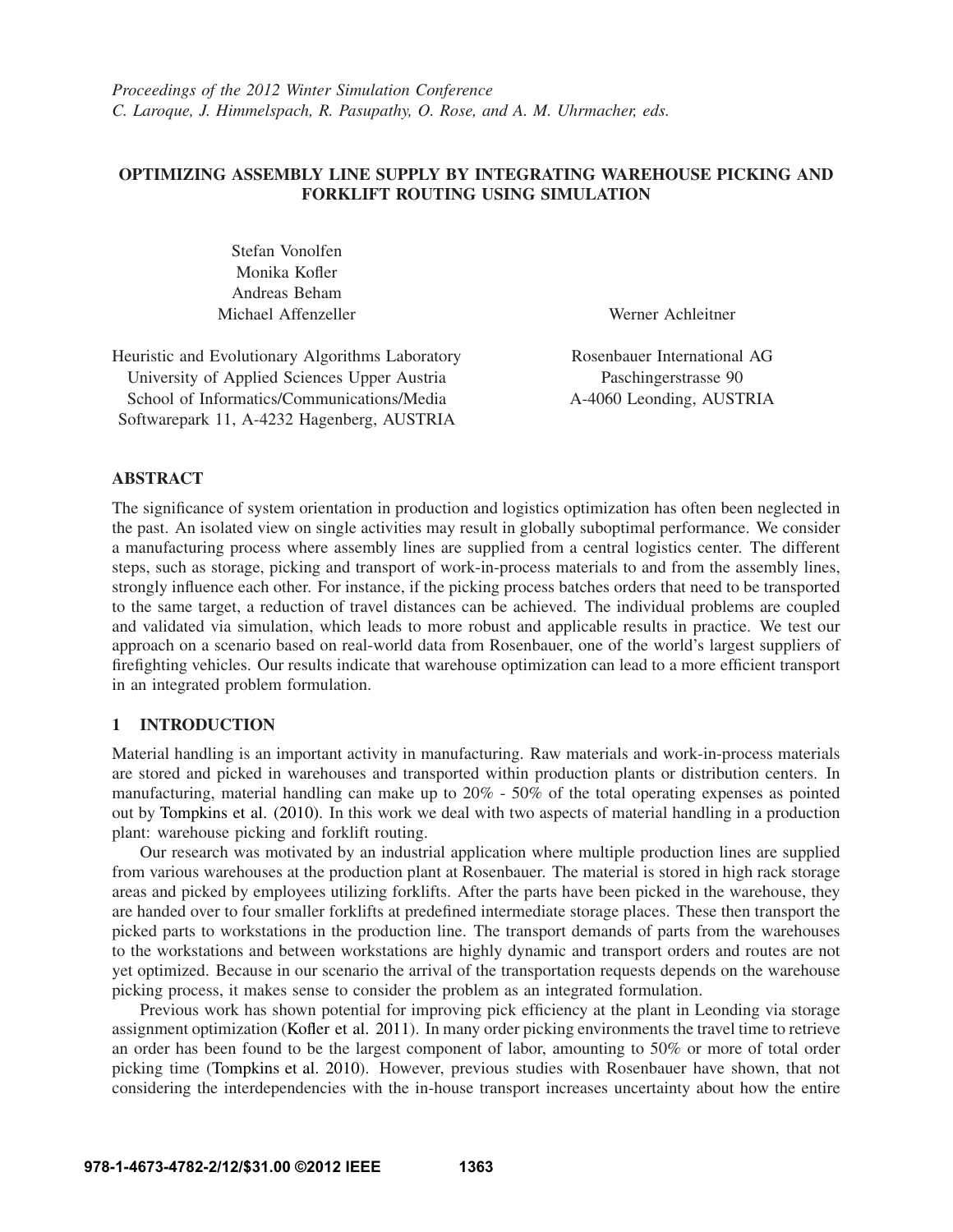process will be affected by storage optimization. Thus, the integrated view of picking and routing is crucial for the practical realization of the optimized process.

In this work we perform a simulation study to show how the integrated optimization of warehouse picking and forklift routing leads to a more efficient material handling in our industrial scenario. We show, that the efficiency of the forklift routes transporting the goods from the intermediate storage to the workstations is strongly dependent on the upstream picking processes in the warehouse and analyze the dependencies. The warehouse picking and forklift routing optimization models are coupled by means of simulation and are optimized using metaheuristic algorithms which are implemented in HeuristicLab (Wagner 2009) in a simulation optimization approach.

The rest of this paper is organized as following: In the next subsection we will outline related work and point out our main research contributions; in Section 2 we detail the practical scenario that we analyze in our study; in Section 3 we describe our integrated simulation and optimization approach; in Section 4 we present the test scenario and analyze the numerical results and in Section 5 we conclude our findings and give an outlook how the approach could be extended in the future and how it could be implemented at the company partner.

#### **1.1 Related Work**

Simulation optimization has received much attention both by researchers and practitioners. Simulation-based optimization integrates optimization techniques into simulation analysis to evaluate which of a number of possible approaches is the best one (Fu 2002). Especially the combination of simulation with metaheuristics has proven to be fruitful for various application domains (Tekin and Sabuncuoglu 2004).

In this context, HeuristicLab has been used as an optimization component in several simulation studies already. Can, Beham, and Heavey (2008) performed a comparative study of genetic algorithms in a simulation-based optimization context for the buffer allocation problem. Beham et al. (2009) optimized solutions to the facility layout problem by coupling HeuristicLab with simulation. Vonolfen et al. (2011) evolved different resupply and routing policies for rich inventory routing scenarios by means of an evolution strategy and a simulation model. Pitzer et al. (2011) applied simulation optimization to production fineplanning. In this work, we apply simulation optimization to an integrated model of warehouse picking and forklift routing. Simulation and optimization techniques have been applied both to warehousing and internal transport in the context of manufacturing.

In the area of warehousing, Petersen and Aase (2004) compared picking, storage and routing strategies in manual order picking systems using simulation. Kofler et al. (2010) applied simulated annealing and local search to gradually perform cleanup (healing) tasks in a warehouse and showed that competitive results could be reached compared to a complete reorganization. They validate the results using a picking simulation model implemented in the simulation software  $Any Logic<sup>TM</sup> 6$  to consider stochastic influence factors and aisle blocking times. Ene and Öztürk (2011) optimized both storage location assignment and order picking in the automotive industry using a linear programming approach and a genetic algorithm.

In terms of internal transport in manufacturing, both person guided vehicles such as forklifts and also automated guided vehicles (Vis 2006) have been studied. It was pointed out by Le-Anh (2005) that internal transport problems are often characterized by a high degree of uncertainty, short travel times and high vehicle utilization rates. Thus, simulation optimization techniques are very valuable in that area and the combination of simulation with heuristics has been applied successfully. Pai (2008) modeled an AGV system in the commercial simulation software ARENA and developed collision avoidance algorithms. Le-Anh, de Koster, and Yu (2010) compared different scheduling approaches in both static and dynamic environments and compare a column generation approach with heuristics.

Integrated formulations of warehousing and internal transport have already been considered for container terminals which are characterized by a tight coupling of the individual processes and also a high degree of automation. Bish (2003) consider loading and unloading of containers from and to ships and storing the containers in the terminal yard. The ships are served by multiple quay cranes and the containers are moved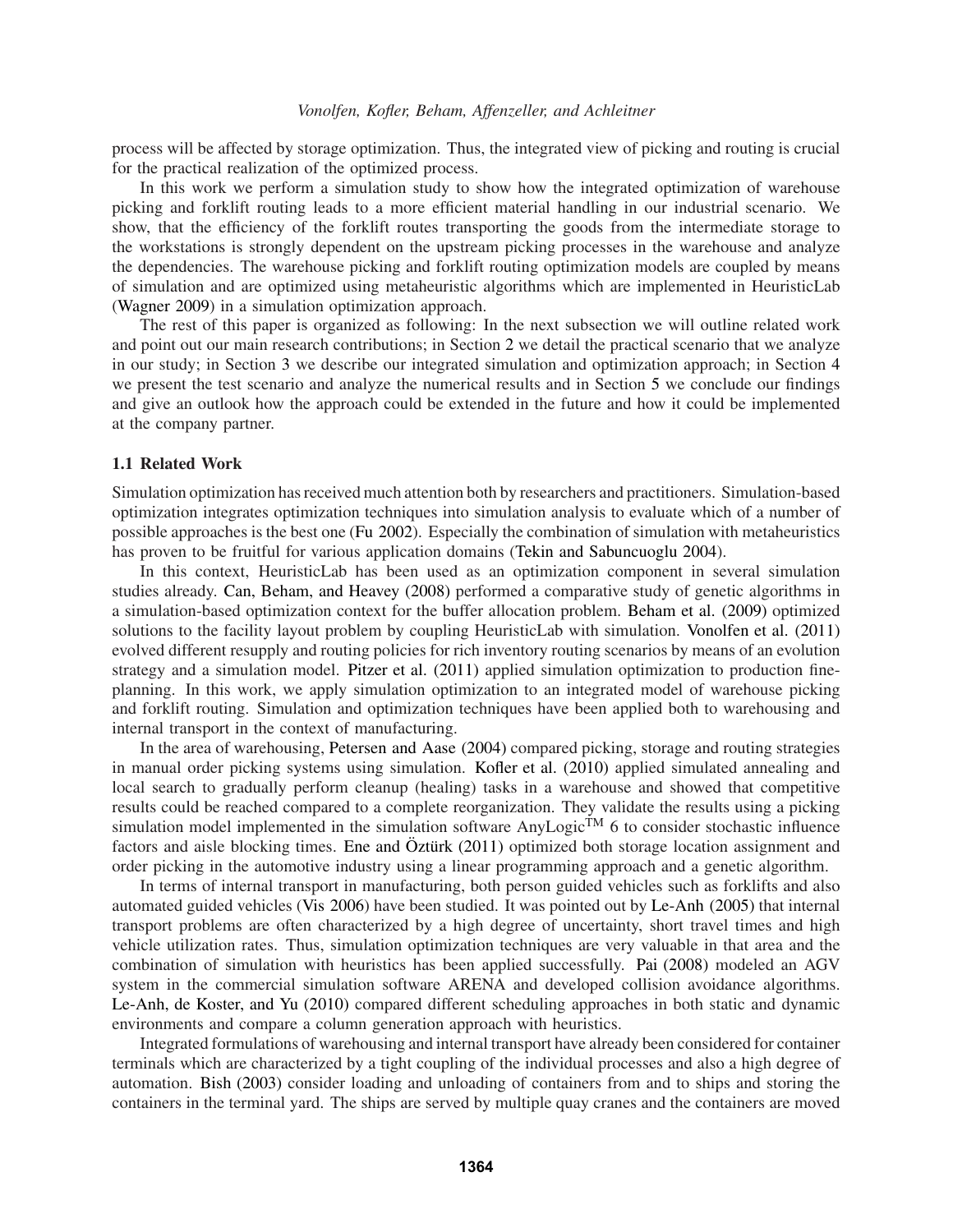by a fleet of vehicles. Lee et al. (2009) present an integrated model of yard truck scheduling and the storage allocation in a container terminal and develop a hybrid insertion heuristic. Cao et al. (2010) formulate a mixed-integer programming model for this problem and solve it using Benders' decomposition. We apply the idea of an integrated view of warehousing and transport to the application domain of production logistics.

One of the main research contributions of this paper is the integrated simulation and optimization of warehouse picking and forklift routing to streamline the assembly line supply. We illustrate our approach on a complex production environment dealing with the construction of firefighting vehicles.

# **2 SCENARIO**

In the investigated scenario, the primary goal is to guarantee an optimal flow of material within Rosenbauer's largest production plant. Most importantly, the individual workstations and assembly lines need to be supplied with parts from the warehouses and semi-finished goods need to be transported between production areas and back into storage. Production plans and their associated bills of materials are available with daily precision in the enterprise resource planning system (ERP). However, these daily production plans are highly dynamic and rush orders or plan changes occur frequently during the day, thus triggering new transport request from storage into production.

At the plant in Leonding most parts are supplied from a central logistics center located on the premises, including a manually operated high-rack warehouse for pallet storage, which can hold more than 10.000 different parts, as well as medium/small part and bulk storage areas. The desired level of service from the logistics center is that all orders should be fulfilled until the end of the work day, independent of their request time. However, a specific delivery time within the day is not guaranteed.

A significant growth in production volume has strained the capacities of the logistics center within the last couple of years. Utilization of storage and material handling equipment as well as the workload of the warehouse staff is very high. Rosenbauer therefore strives to improve the efficiency of their logistics processes. The high-rack warehouse constitutes a particular bottleneck in the order picking sequence. Its 12 two-sided aisles are served by two forklifts simultaneously. However, the aisles are very narrow so the forklifts have to back out in reverse. Moreover, due to safety consideration the two forklifts cannot operate in a single aisle simultaneously. A warehouse assignment strategy called PF/PA slotting has been successfully applied to a simulation model of the Rosenbauer high-rack, placing the parts in such a way that average order picking times were significantly reduced (Kofler et al. 2011). However, the previous model only considered the flow of parts from goods receipt over storage and picking until they were placed in the intermediate storage area for subsequent transport to the production lines.

While warehouse managers are certainly interested in improving the efficiency of logistic sub-processes, such as order picking, it is still more important to ensure that each machine and workstation is supplied with the right product at the right point in time. At Rosenbauer, four forklifts with a capacity of two pallets each are responsible for the transport of parts to and from the warehouse as well as between production areas. Two other forklifts pick the parts in the high-rack warehouse.

In terms of in-house transport we consider 35 workstations that are served from the warehouse in our simulation study. In the production floor, workstations are connected with each other by means of way points. The forklifts can move between the way points on specified paths. The shortest path is calculated using Dijkstra's algorithm. The warehouse is in the south-east of the production plant. The parts are handed over to the internal transport at the interim storage areas after they have been picked in the high-rack warehouse. Plan data for order completion times in the production and the warehouse is available, but only with daily precision. Transport demands therefore emerge dynamically during the day when a pallet is posted to an intermediate storage location in the warehouse or near the workstations for pickup.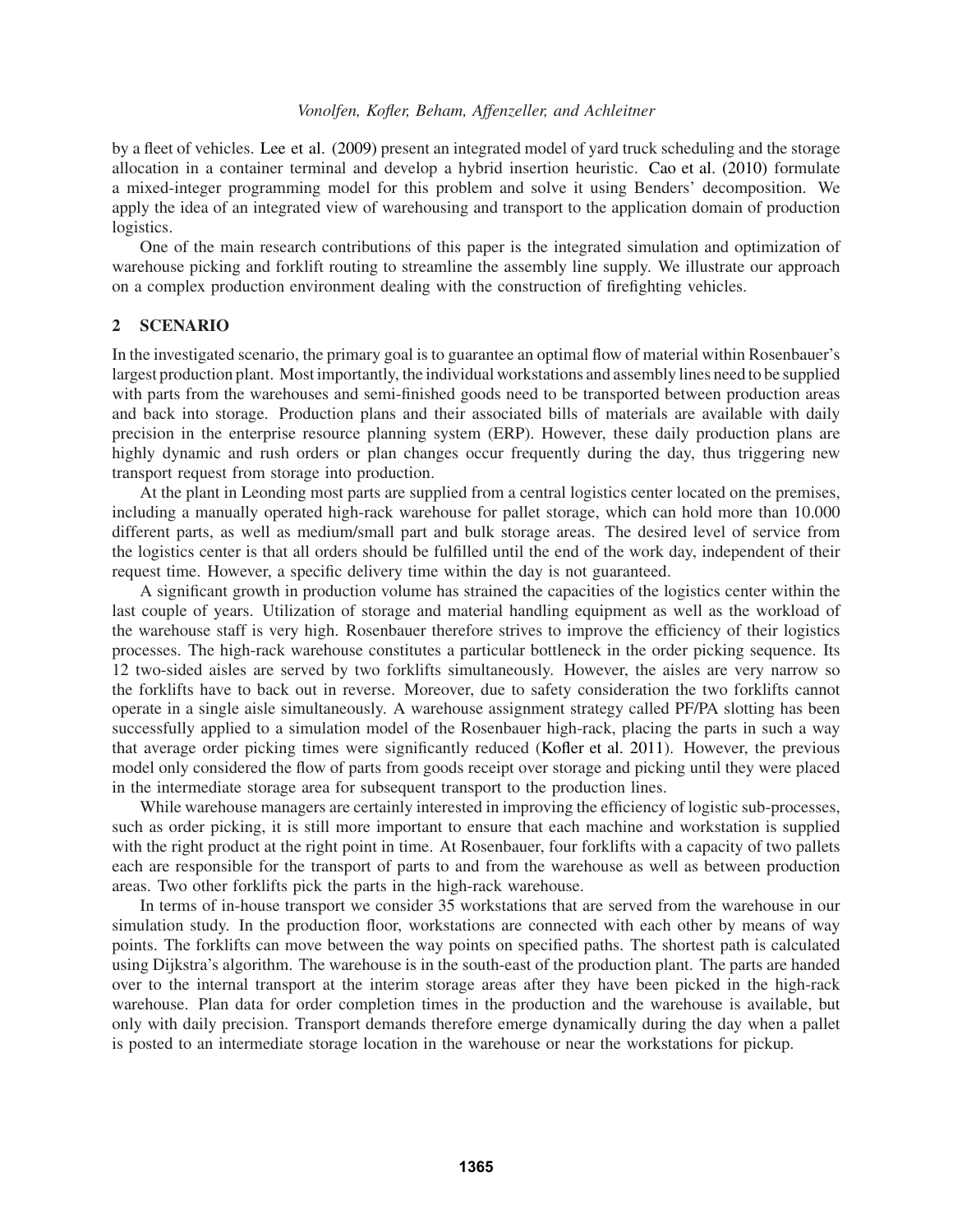# **3 METHODOLOGY**

To create a model of the warehouse picking and forklift routing, we consider the two processes in an integrated simulation and optimization model. An overview of the integrated picking and routing model is given in Figure 1. As a first step, the storage assignment is optimized to allow an efficient picking process. The approach is detailed in Section 3.1. The resulting storage assignment is validated by means of a picking simulation which models the dynamic interactions between the individual pickers such as blocking of aisles. When simulating orders for a specific day, the model returns the exact times when the picked parts are handed over at the intermediate storage. These release times are passed to the transport simulation. The transport simulation model is used to simulate the internal transport of parts between the warehouse and the individual workstations. Due to the dynamic nature of the upstream picking activity, the specific transport requests arrive during the day and are not known in advance.



Figure 1: Methodology.

New transport requests arrive whenever picked parts are handed over from the warehouse to be transported to the workstations. These arrival times are determined by the picking simulation. Whenever new requests arrive, the route plans for the forklifts are updated accordingly by an online optimization algorithm which is detailed in Section 3.2. This integrated problem formulation allows us to analyze the dependencies of the picking and the routing processes and to globally optimize the scenario. The individual models for slotting/picking and routing are detailed in the following.

The value of simulation in this study is twofold. Firstly, simulation serves as an important component to apply in a scenario technique. Using a simulation environment as a placeholder for a real system allows us to consider and test a large number of cases. It would not be possible to test them all in a real production environment. Secondly, simulation models are used to verify optimization results (candidate solutions). An evaluation would not be possible in a closed formulation because dynamic interactions between several variables have to be considered. In this work we deal with deterministic simulation models because it would increase the complexity significantly if we included stochastic influence factors. However, in the model description we indicate where stochastic variables could be introduced in the models. In the following we will detail our simulation and optimization models for warehousing and routing.

# **3.1 Warehousing**

The goal of slotting or storage location assignment optimization is to determine the *best* place to store each part in a warehouse; for instance in such a way that the picking effort is reduced. To consider the specific constraints of the warehouse, a simulation model is used to evaluate solutions provided by the optimization process.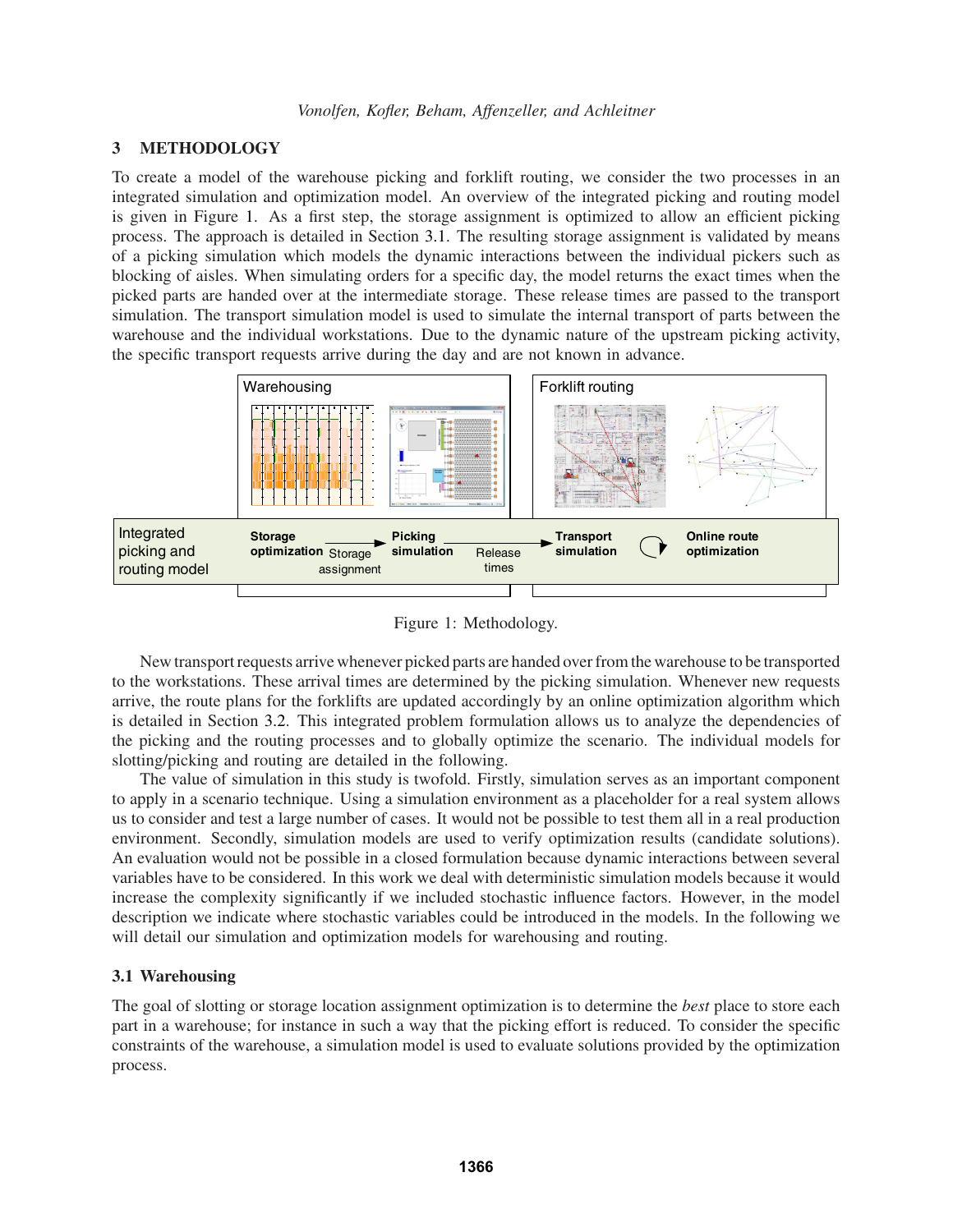#### **3.1.1 Storage Optimization**

The optimization model used for storage optimization (slotting) is the storage location assignment problem (SLAP). It was first formulated by Hausman, Schwarz, and Graves (1976). The objective is to slot products in a warehouse in such a way that the cost of picking orders is minimized. Constraints of the specific warehouse layout have to be considered such as storage space and interactions between the pickers.

In this paper we will use Pick Frequency / Part Affinity (PF/PA) slotting which combines slotting by turnover and affinity. Slotting by turnover based metrics ensures that fast-moving parts should be located in easily accessible pick areas. Slotting by affinity means that parts that are frequently ordered together should be positioned close to each other in the warehouse.

The mathematical formulation of PF/PA was introduced by Kofler et al. (2010). The PF/PA measures are defined as following:

$$
PF = \sum_{i=0}^{n} \frac{orderRatio(p_i)}{|L(p_i)|} \cdot \sum_{s \in L(p_i)} dist(s, intStorage)
$$

$$
PA = \sum_{i=0}^{n} \sum_{j=0}^{n} \frac{affinity(p_i, p_j)}{|L(p_i)| \cdot |L(p_j)|} \cdot \sum_{s_k \in L(p_i)} \sum_{s_l \in L(p_j)} dist(s_k, s_l)
$$

The *orderRatio* is the relative number of orders in which product *p<sup>i</sup>* occurs. The *a f f inity* function specifies the relative number of orders in which products  $p_i$  and  $p_j$  occur together. The distance between storage location  $s_k$  and  $s_l$  is given by the *dist* function.  $L(p_i)$  indicates the set of all location where the packing units of product  $p_i$  stored at location  $s_k$  is greater than 0. The *intStorage* variable represents the interim storage area where the picked orders are transported to and handed over to the forklifts which transport them to the workstations.

The PF/PA score calculated by  $\alpha \cdot PF + \beta \cdot PA$  can be configured with two parameters  $\alpha$  and  $\beta$ that determine how strongly the turnover (PF) and affinity (PA) should influence the overall assignment evaluation. A detailed description of the approach plus hints how to determine appropriate settings of  $\alpha$ and  $\beta$  can be found in Kofler et al. (2011).

The PF/PA score can be coupled with a variety of algorithms for optimization. In this paper we use simulated annealing (SA), a metaheuristic that was modeled after the annealing process in metallurgy. One of the advantages of simulated annealing is that it offers a strategy to escape from local optima by employing a temperature parameter to guide the search. The algorithm has been first proposed by Kirkpatrick, Gelatt Jr, and Vecchi (1983). The algorithm was implemented in HeuristicLab.

In this particular scenario, SA generates moves that swap the content of two pallets in the high-rack warehouse or move a pallet to an empty location, while considering capacity constraints. Contrary to greedy search techniques, which only accept moves that improve the fitness of a solution, SA accepts moves that decrease the fitness with a certain probability. As the algorithm proceeds, a step-wise reduction of the temperature according to a predefined cooling scheme reduces the likelihood that bad moves get accepted. The simulated annealing algorithm runs were all configured in the following way: Exponential annealing scheme, start temperature 100, end temperature 1E-06, 1.5 million iterations. Details about the convergence and runtime behavior of the SA algorithm for this problem have been examined by Kofler et al. (2011).

#### **3.1.2 Picking Simulation**

We use a simulation model for picking to evaluate dynamic influence factors between the pickers that could not be analyzed in a closed formulation given an optimized storage assignment. In this case we consider the blocking of isles when multiple pickers want to enter it to retrieve items. The picking simulation retrieves the optimized storage assignment and simulates the effects on the picking process. The model has been implemented in the commercial software AnyLogic<sup>TM</sup>. It is a discrete and deterministic model. In future work it could be extended to consider stochastic influence factors such as stochastic picking or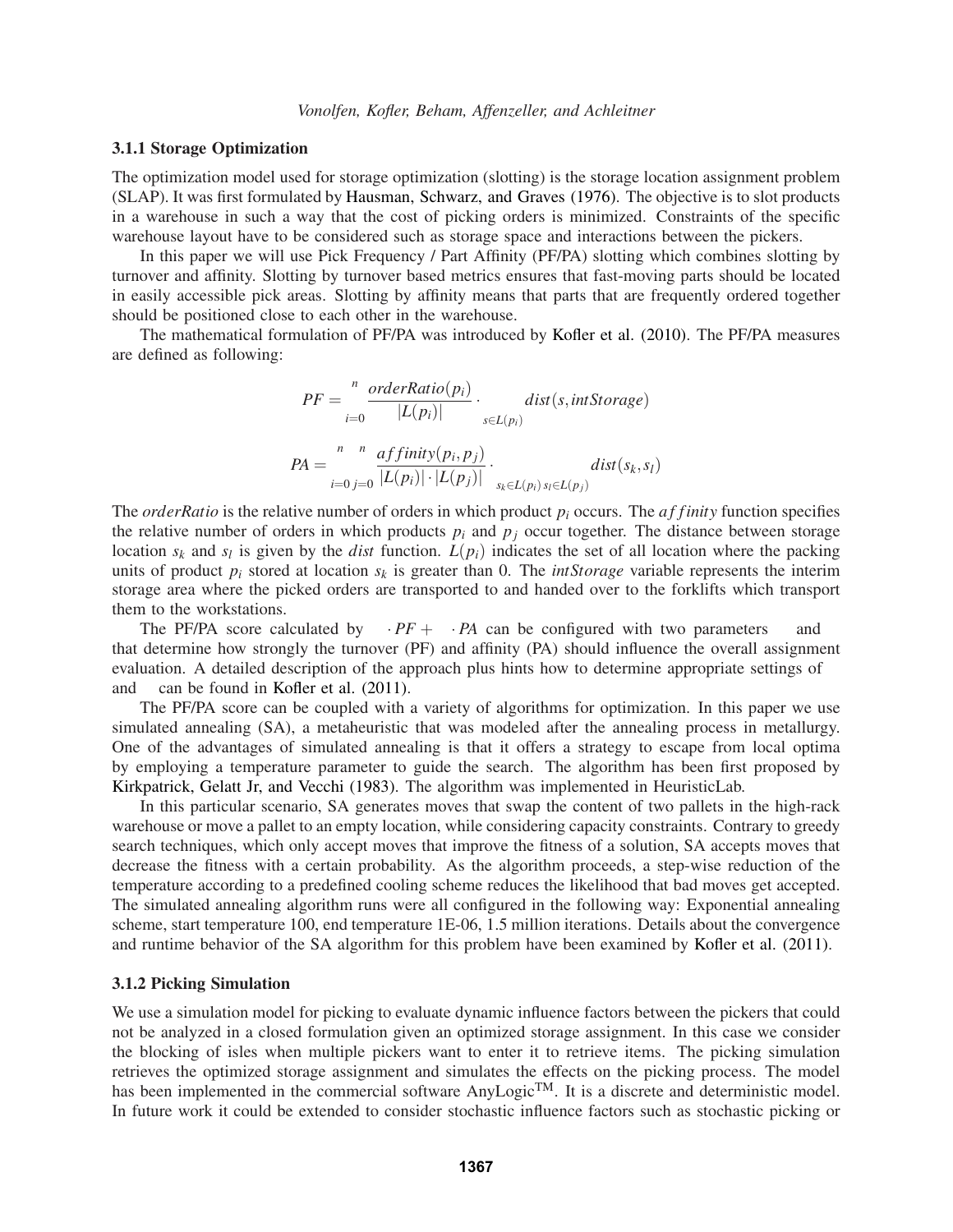travel times. During the simulation run, statistics for scenario evaluation are collected such as makespan, distance traveled and blocking time.

The model consists of a resource pool of six workers that perform the picking process. There are two forklifts which are operated by one worker each. The model includes the layout of the warehouse including the high rack storage area, its aisles and the paths that lead to and from the handover locations. The high rack has two different picking zones, the bottom two rows in each aisle are served by four human workers. The other picking zone is only served by the two forklifts and covers all rows above the second. Due to the heterogeneity in the type of pickers several problems arise. Foremost is the problem that a forklift cannot move past a human picker in an aisle due to safety considerations. In the simulation model it is taken account of that a forklift is blocked when it would have to access a location that is behind a location currently picked by a human worker. Additionally the forklifts may block themselves if both would have to access the same aisle. The blocking state results in idle times which are counted and summed. Human pickers on the other hand do not block each other.

The current strategy for the workers to move in the warehouse is to start in the first aisle from left to right, and then continue to the next aisles in ascending order always entering on the left and continuing on the right. The human pickers however can pass the aisles on both ends and will choose the shortest path also visiting the aisles in ascending order. The workers are moving from location to location and spending a certain time at each location picking. The times are based on real world observations and increase with the number of items to be picked. After the order is completed the pickers move to the interim storage areas where they leave their pallets and start over with a new order. If both parts of the order are completed the order is marked as being finished and ready to be transported. The ready times of the individual orders are collected which serve as an input for the forklift routing model.

#### **3.2 Forklift Routing**

Forklift routing is concerned with finding optimized routes for performing the required transport requests between the warehouse and the production lines efficiently. The transport requests arrive dynamically during a day and the release time is determined by the warehouse picking process. We use a simulation environment to model a day of operations and the dynamic arrival of requests. The simulation environment is coupled with an embedded online optimization component that optimizes the routes whenever a new request appears. Both the simulation and optimization component for the routing have been implemented in HeuristicLab. The coupling between the simulation and optimization component is flexible, which means that the optimization component can be exchanged and different algorithms can be used for route optimization.

# **3.2.1 Transport Simulation**

To model the dynamic problem of transporting the picked orders to the workstations a simulation model is used. It serves as a replacement for the real system, where orders are revealed dynamically during the day. We use a discrete and deterministic model for simulating the transport operations between the warehouse and the workstations. It models the transportation problem environment and specifies constraints such as the underlying transportation network. Within the simulation environment, transport requests are triggered dynamically during a simulated day by the upstream warehouse picking process. During a simulation run, different performance figures are collected such as driven distance or resource utilization. In future work, a stochastic model could be considered which could include factors such as vehicle breakdowns or stochastic travel and service times.

The route plan calculated by the route optimization is assigned to the vehicles. The actual transports are simulated in discrete time steps. In each time step, the vehicles move according to their assigned routes and service the transport requests. Dispatching the forklift drivers in practice could work using mobile devices that show the currently assigned routes. In the simulation model, the communication between the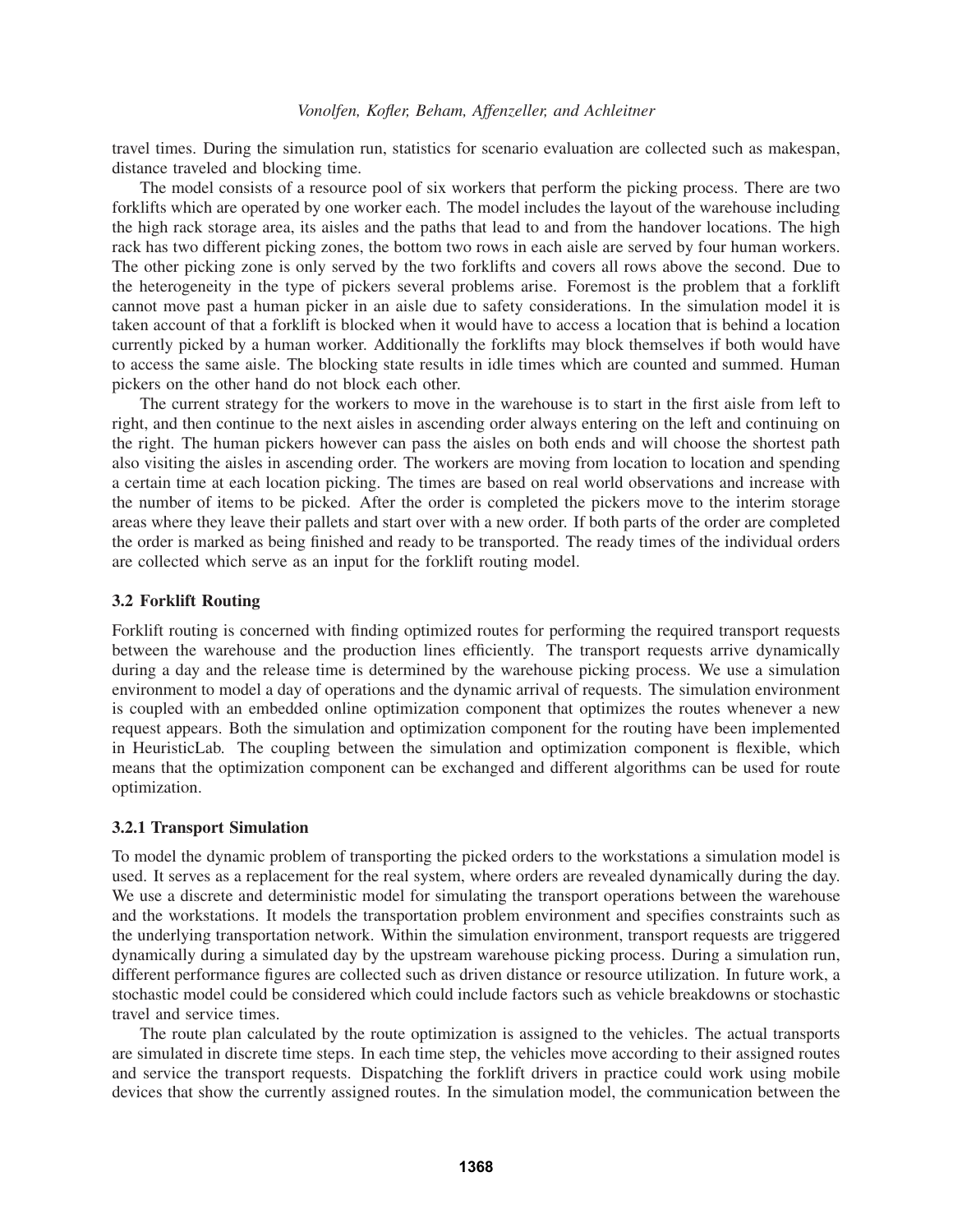simulation and the algorithm is realized using an event mechanism. There are three different types of events: a vehicle has moved, a new transport request has arrived and a transport request has been serviced. Whenever an event happens, the optimization component is notified which adapts the current routes. The updated route plan is then sent back to the simulation component and executed by the forklifts.

#### **3.2.2 Route Optimization**

As an optimization model, the dynamic pickup and delivery problem with time windows (PDPTW) is used. The model formulation we use is adapted from Savelsbergh (1995) and Berbeglia, Cordeau, and Laporte (2010). The underlying transportation network is represented as an undirected graph  $G = (V, A)$  with a vertex set  $V = \{0\} \cup P \cup D$ . The set *P* contains all pickup points  $i^+ \in P$  and the set *D* contains all delivery points  $i^- \in D$ . The vertex 0 denotes the depot. The problem consists of static requests which are known in advance and immediate requests which appear during the operation. A request *R* is characterized by a demand  $d_R$ , a source vertex  $i^+$  and a destination vertex  $i^-$ . For each vertex  $i \in V$  a time window is given which is characterized by an opening time  $to<sub>i</sub>$  and a closing time  $tc<sub>i</sub>$ . The service has to occur inside this time frame. The requests are served by a homogeneous fleet of vehicles with a given capacity *C*. The goal is to minimize the total route length given the capacity and time window constraints. The route length can be obtained by summing the length of the arcs  $A = (i, j)$ :  $i, j \in V, i \neq j$  that are used in the route plan.

Among other techniques, metaheuristics have been applied successfully to dynamic variants of the PDP. A grouping-based genetic algorithm is applied to a set of benchmark instances by Pankratz (2005). Genetic algorithms have been first proposed by Goldberg (1989); for theoretical considerations about genetic algorithms applied to combinatorial optimization problems and system identification the reader is referred to Affenzeller et al. (2009). Gendreau and Potvin (1998) apply a tabu-search heuristic based on a neighborhood of ejection chains. The concept of ejection chains is further examined in Gendreau et al. (2006). Apart from metaheuristics, insertion heuristics are popular in the context of dynamic vehicle routing.

In this work we apply an online genetic algorithm, similar to one applied to dynamic PDPTW instances by Pankratz (2005) but it has been adapted to our specific scenario. The applied genetic algorithm uses mutation and crossover operators proposed by Potvin and Bengio (1996); i.e., the one-level exchange mutator, twolevel exchange mutator, route-based crossover and sequence-based crossover. They are implemented using a route-based encoding. An overview over different encodings for VRPs is given by Vonolfen et al. (2012). In terms of algorithm parameters, a population size of 50 is used with a proportional selection and a mutation probability of 5%.

Whenever the simulation state changes, each individual of the population is carefully updated according to the new situation to preserve information during the planning process. New orders are inserted into each individual at the best possible insertion position. The execution time of the algorithm has been set to 50 generations in each time step. These parameters have been retrieved empirically by testing different configurations.

#### **4 TEST CASE AND RESULTS**

We validate our simulation and optimization model by performing experiments on a test-case which is based on real-world data provided by Rosenbauer. The data will be published on our website: http://dev.heuristiclab.com/AdditionalMaterial. Our test-case is based on a one-day production snapshot retrieved from Rosenbauer's ERP system. The day of operation is simulated in concrete time steps (in minutes) and the planning horizon stretches until the end of the second shift.

We acquired the orders from the production plan and extracted the associated parts that have to be picked. All in all, 487 parts need to be retrieved from the high-rack warehouse, which are then placed in 89 pallets and transported from the intermediate storage area in the warehouse to the workstations. The size of the orders varies significantly; about half consist of only a single pick line, conversely 10% are very large orders with 20 to 50 pick lines. The order sizes are dependent on the target production area. Generally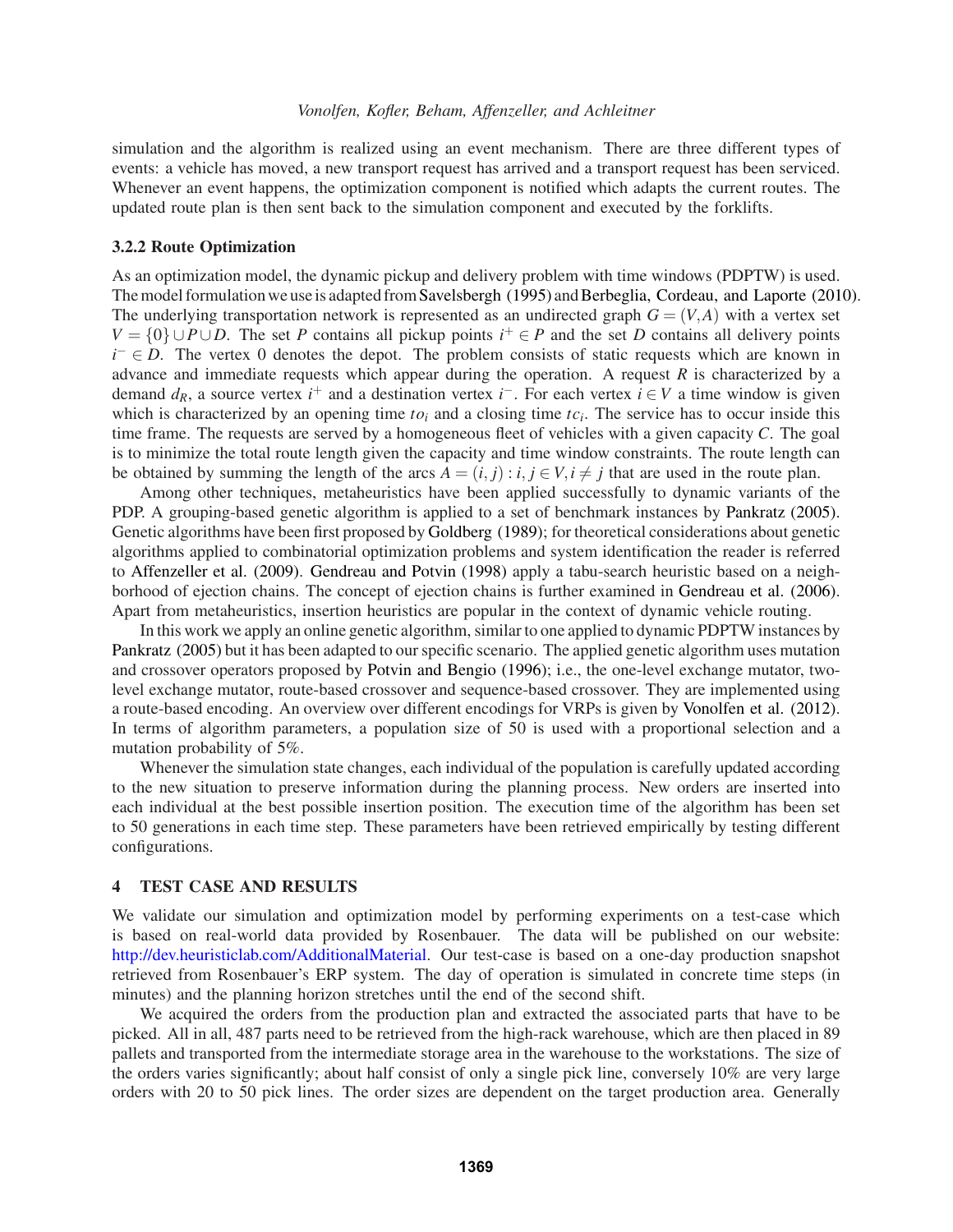speaking, vehicle assembly lines request larger amounts of parts, therefore servicing these areas is more work-intensive. From the perspective of the forklift operators, transport requests from the warehouse into production appear dynamically during the simulated day. The test case also contains 89 transport requests from the workstations back to the warehouse. Since the backhaul transports depend on the manufacturing process, which is not included in our model, we assume a uniform distribution of backhaul transports appearing during the day. This sums up to a total of 178 dynamic transport requests that are considered in our test case.

In addition, we retrieved historical pick data from the warehouse over a time period of half a year to calculate order profiles for the PF/PA warehouse assignment algorithm. The order profiles store the number of picks for each part as well as their pair-wise correlation with other parts in the observed time period. Five random warehouse assignments (R1-R5) were generated as a reference. In addition, the PF/PA algorithm was executed with 5 different settings:

- **PF** Only the pick frequency is used in the optimization, thus frequently picked parts are assigned to more favorable locations in the warehouse.
- **PA** Only part affinity is considered, which clusters parts together that occur in the same orders. However, their pick frequency is not considered.
- **C1** Combined setting where PF and PA are weighted equally.
- **C2** Combined setting where PF and PA are weighted 100:1.
- **C3** Combined setting where PF and PA are weighted 200:1.

The 10 generated warehouse assignment were then fed into a simulation model of the Rosenbauer high-rack warehouse to simulate the picking process for the one-day snapshot. The routing within each picking order was optimized in the simulator. However, we also wanted to investigate how different order sequences would affect both the warehouse picking process as well as subsequent transport. For this preliminary study, we did not integrate a third schedule optimization, but instead chose two exemplary schedules:

- **Clustered** In this schedule, orders are grouped by their target manufacturing area. For instance, all orders that need to be transported to a welding machine are scheduled in sequence, followed by all paint shop orders etc. The advantage of this approach is that the forklifts are more likely to find two pallets with the same destination on the intermediate storage location at a particular point in time. On the other hand, this can lead to congestion, because both forklifts in the warehouse might need to enter the same aisles.
- **Balanced** Conversely, in the second schedule picking orders were shuffled to increase the probability that the warehouse forklifts will operate in different areas of the warehouse.

For each combination of pick schedule and warehouse assignment the warehouse simulation model would simulate release times for the individual orders. Additional simulation outputs are the makespan, that is the total duration until the last picking order is finished, the blocking time and the total distance traveled by the warehouse forklifts.

The order picking results are then used as input for the embedded online transport optimization approach. Transport requests are only revealed to the optimization once a pallet has been posted to an intermediate storage area. The optimization couples simulation and optimization to dynamically calculate the best routing for the forklifts supplying production. As key indicators the transport simulation logs the total makespan, that is the time until the last order is at its target destination, the distance covered by the transport forklifts and the average number of pallets waiting for pickup. The results are summarized in Table 1.

Regarding the warehouse results, it should be noted that slotting by pick frequency (PF) or part affinity (PA) only produced inadequate results, although they reduce the total picker travel times considerably. However, the high blocking times in the PF and PA test runs show that both of these approaches lead to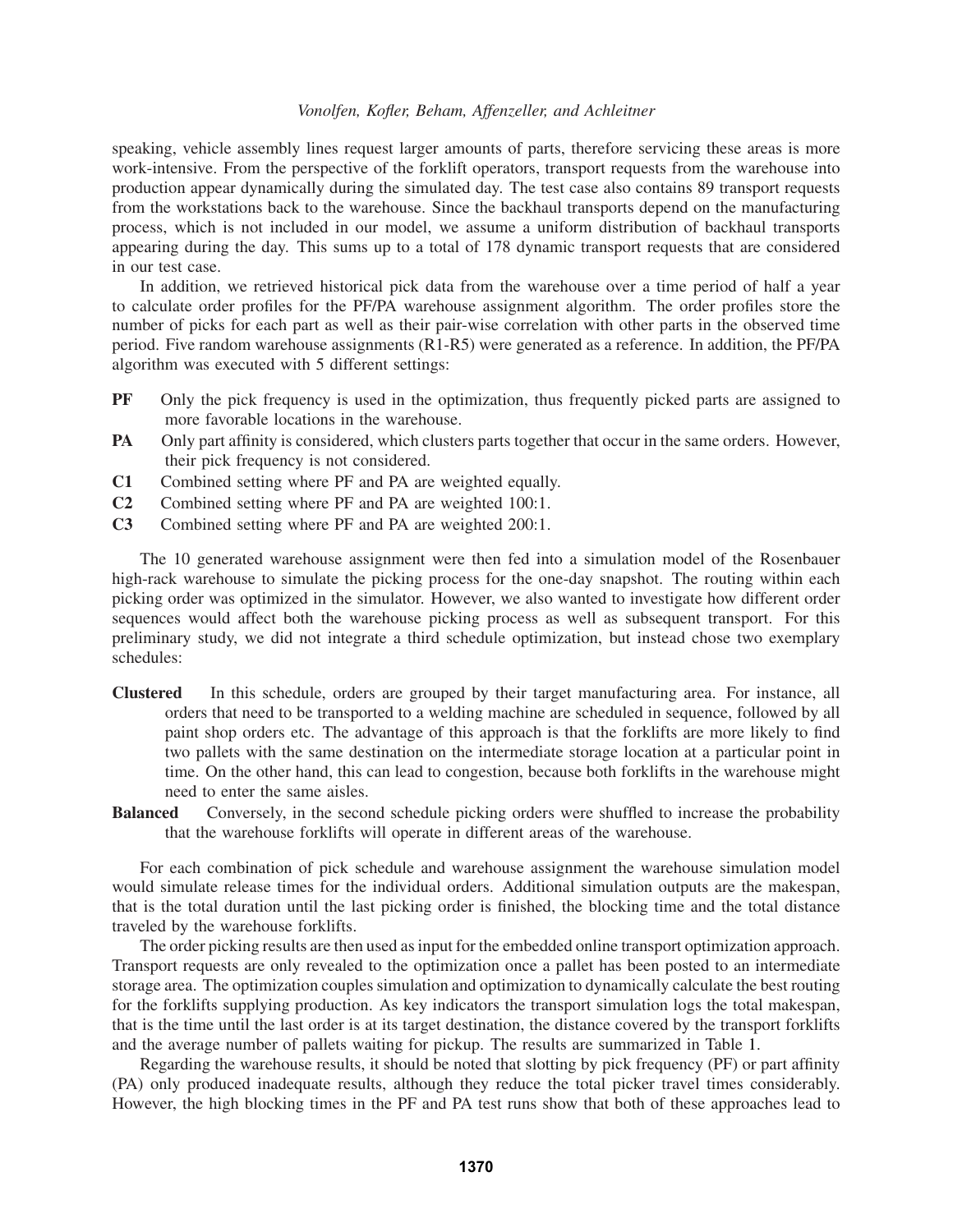|                 |                | Warehouse |          |           | <b>Routing</b> |          |           |
|-----------------|----------------|-----------|----------|-----------|----------------|----------|-----------|
| <b>Picking</b>  | <b>Storage</b> | Makespan  | Distance | Blocking  | Makespan       | Distance | Queue     |
|                 |                | (minutes) | (km)     | (minutes) | (minutes)      | (km)     | (pallets) |
| Clustered       | R1             | 490       | 17.85    | 90        | 506            | 35.27    | 10.00     |
|                 | R <sub>2</sub> | 534       | 16.58    | 241       | 557            | 36.58    | 14.42     |
|                 | R <sub>3</sub> | 395       | 18.81    | 19        | 473            | 33.19    | 12.06     |
|                 | R <sub>4</sub> | 386       | 17.95    | 66        | 473            | 34.51    | 13.30     |
|                 | R <sub>5</sub> | 467       | 17.14    | 125       | 483            | 34.98    | 12.74     |
|                 | PF             | 708       | 11.60    | 325       | 731            | 34.95    | 7.41      |
|                 | PA             | 597       | 11.93    | 509       | 626            | 38.55    | 7.43      |
|                 | C1             | 433       | 12.20    | 236       | 472            | 34.41    | 16.89     |
|                 | C <sub>2</sub> | 378       | 11.93    | 179       | 473            | 35.36    | 14.97     |
|                 | C <sub>3</sub> | 453       | 11.49    | 230       | 476            | 34.98    | 10.08     |
| <b>Balanced</b> | R1             | 419       | 17.85    | 240       | 501            | 38.02    | 8.15      |
|                 | R <sub>2</sub> | 658       | 16.58    | 377       | 714            | 47.52    | 3.50      |
|                 | R <sub>3</sub> | 348       | 18.81    | 46        | 479            | 36.39    | 11.66     |
|                 | R <sub>4</sub> | 351       | 17.95    | 52        | 474            | 36.59    | 10.65     |
|                 | R <sub>5</sub> | 429       | 17.14    | 143       | 494            | 38.65    | 8.99      |
|                 | PF             | 502       | 11.60    | 233       | 570            | 41.20    | 6.87      |
|                 | PA             | 502       | 11.93    | 244       | 560            | 39.97    | 6.21      |
|                 | C1             | 367       | 12.20    | 50.5      | 474            | 35.89    | 10.19     |
|                 | C <sub>2</sub> | 398       | 11.93    | 162       | 494            | 38.73    | 9.96      |
|                 | C <sub>3</sub> | 419       | 11.49    | 198       | 490            | 37.77    | 8.54      |

Table 1: Results of the test runs. The best achieved results are marked bold.

congestion. Indeed, congestion issues are a known problem for both turn-over based slotting strategies (such as PF, the cube-per-order-index etc.) as well as affinity based slotting strategies (PA, order oriented slotting, etc.). Even random slotting (R1-R5) performs better than PF or PA only slotting in all test runs but one. Although not very sophisticated, random slotting is still frequently used in practice. The advantages of random slotting are ease of implementation and a more balanced picker traffic. On the other hand random slotting can lead to longer picker travel distances as shown in the table: The pickers in the random slotting instances had to travel more than 17km to retrieve all parts, while PF, PA and PF/PA slotting yielded travel distances below 13km. Finally, combined PF/PA slotting (C1-C3) performs better than random assignments, seemingly striking a balance between distance optimization and congestion avoidance, which both influence the primary optimization target of the makespan.

Regarding the picking strategies, the results suggest that a PF/PA slotted warehouse should not be coupled with pick schedules that group picking orders by target area. This makes sense because PF/PA slotting attempts to position parts that are frequently ordered together in closely located storage areas; cluster picking therefore increases the likelihood of congestions.

Based on the warehouse assignment and picking results alone, we would probably conclude that a PF/PA slotting approach with balanced picking would be a good choice for this scenario. Random slotting sometimes attained similar makespan results, but the additional benefit of reduced travel distances (and thus reduced wear and tear on the warehouse forklifts) weighs in its favor. However, when the transport to and from the warehouse is also considered, the situation changes. The forklift transport benefits from clustered picking so much that it can absorb a small delay in the release times and produce a better total result. This shows, that for the entire, integrated scenario minimizing the makespan of the warehouse picking process is not enough to ensure that the subsequent transport can exploit its full potential. In addition, the integrated optimization also gives an indication of intermediate storage requirements via the average queue length. If the available floor space in a warehouse is limited, some strategies that require larger intermediate storage areas might not be feasible as well. It can also be a relevant factor to decide which PF/PA variant to take.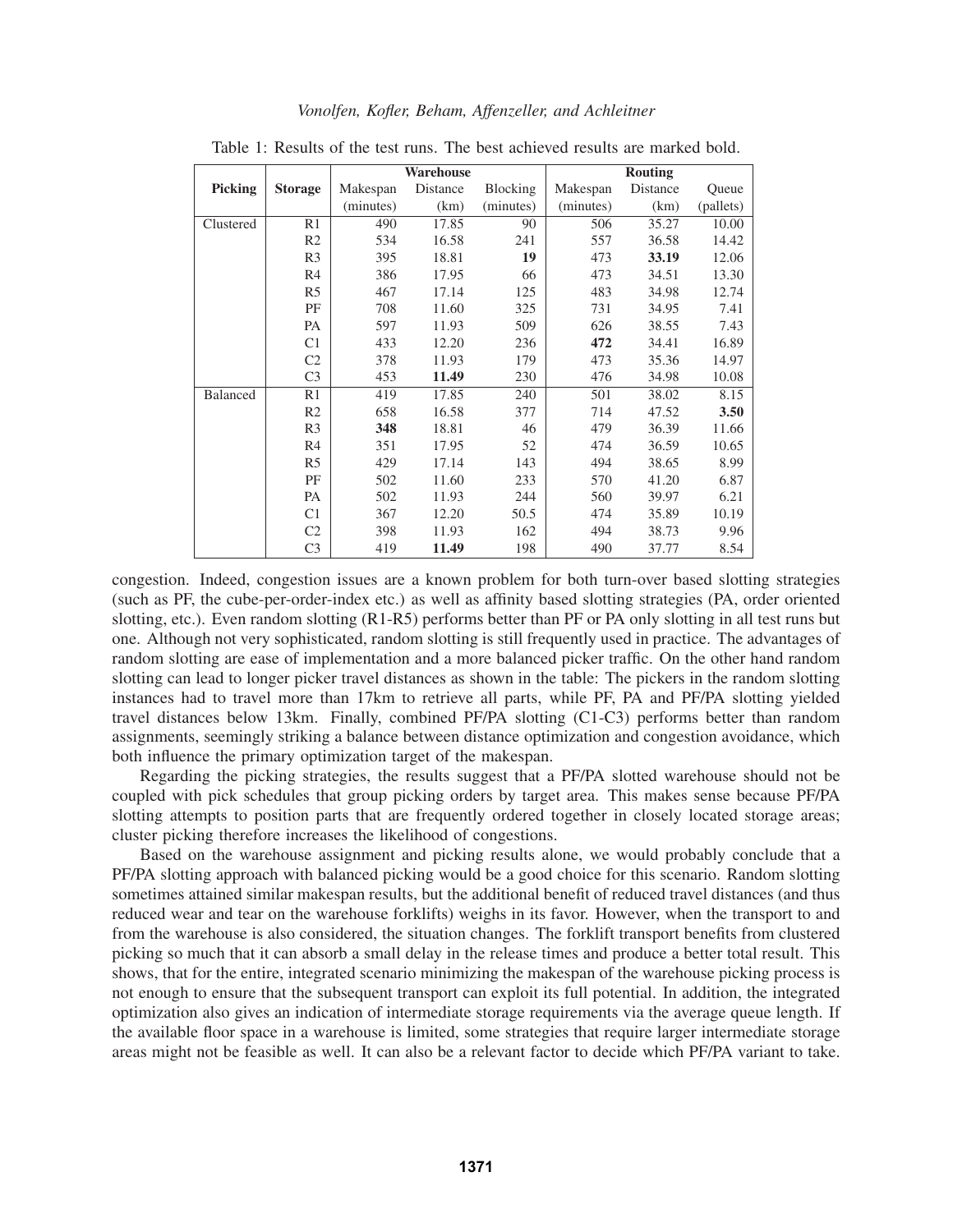## **5 CONCLUSION**

In this paper we coupled warehouse assignment, picking and transport of work-in-process materials to and from the assembly lines into an integrated problem formulation. We tested our approach on a scenario based on real-world data. Our results indicate that warehouse optimization can lead to a more efficient transport if the picked orders are provided in a sequence that also considers the downstream transport requirements. The main contribution of the paper was the development of the integrated model and a preliminary assessment of interrelations between capacity requirements, storage and pick strategy, travel distances, blocking times and the transport order makespan. Since the initial results seem promising, we plan to extend our approach in the following ways:

First of all, the blocking times in some of the results are outrageously high. The reason for that is because the picking sequencing is currently realized in a very basic fashion in the warehouse simulation model. After the warehouse forklift has delivered a pallet to the intermediate storage area it will proceed to the next order and pick the individual order lines according to a distance optimized route. If the aisle it wishes to enter is already occupied it will wait indefinitely, doing nothing until the second forklift leaves the aisle. A human operator would probably proceed to pick the other other lines or switch to an other order in the mean time.

Secondly, we have only conducted a scenario-based analysis of potential savings. To fully understand the effects and interrelations between the various factors, the experiments would need to be conducted again in a much more rigorous fashion, with replications for the simulation and optimization runs to account for stochastic effects. A sensitivity analysis for the various parameters would also be highly advisable.

In addition, although the model is integrated the optimization runs are currently only conducted in sequence, by forwarding intermediate results from warehouse assignment to picking to routing. An integrated optimization approach could automatically address issues such as load balancing and global evaluation as well as guide the search towards solutions that are feasible for all sub-scenarios.

Finally, we currently treat the manufacturing process as a black box and can only react to changes in transport demands or volumes. If the given target due dates are impossible to fulfill with the available logistics capacities, the optimization can only report a failure. However, by integrating production fineplanning optimization as forth sub-problem, the circle would be closed and the optimization could, for instance, suggest a slightly altered production plan that would lead to a feasible overall solution.

## **ACKNOWLEDGMENTS**

Part of the work described in this article was done within the Regio 13 program sponsored by the European Regional Development Fund and by Upper Austrian public funds. Part of the work was carried out within the Josef Ressel Centre for Heuristic Optimization and supported by the Austrian Research Promotion Agency (FFG).

### **REFERENCES**

- Affenzeller, M., S. Winkler, S. Wagner, and A. Beham. 2009, April. *Genetic Algorithms and Genetic Programming: Modern Concepts and Practical Applications (Numerical Insights)*. 1 ed. Chapman & Hall.
- Beham, A., M. Kofler, S. Wagner, and M. Affenzeller. 2009, December. "Coupling simulation with HeuristicLab to solve facility layout problems". In*Proceedings of the 2009 Winter Simulation Conference*, edited by M. D. Rossetti, R. R. Hill, B. Johansson, A. Dunkin, and R. G. Ingalls, 2205 –2217. Piscataway, New Jersey: Institute of Electrical and Electronics Engineers, Inc.
- Berbeglia, G., J. Cordeau, and G. Laporte. 2010. "Dynamic pickup and delivery problems". *European Journal of Operational Research* 202 (1): 8–15.
- Bish, E. 2003. "A multiple-crane-constrained scheduling problem in a container terminal". *European Journal of Operational Research* 144 (1): 83–107.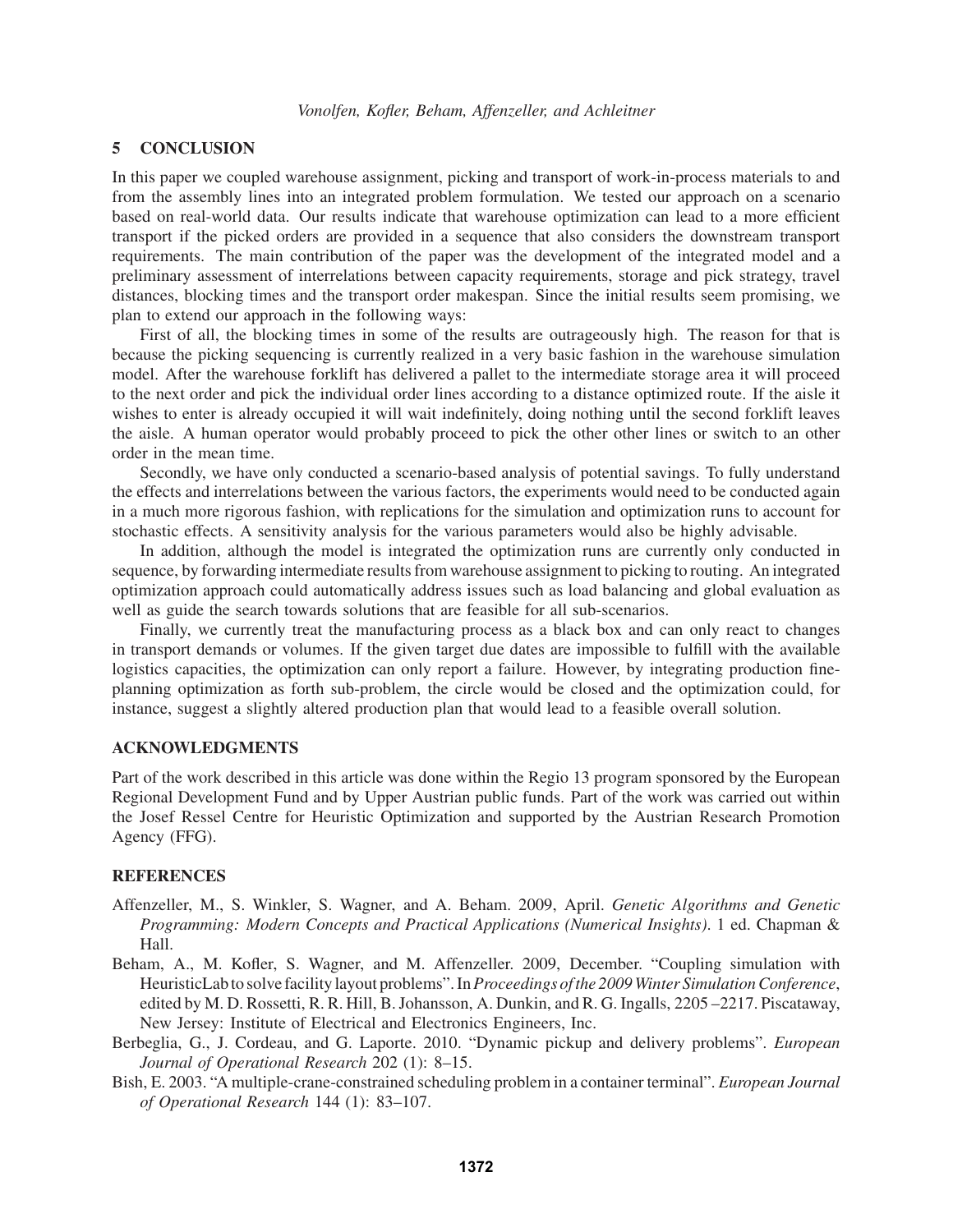- Can, B., A. Beham, and C. Heavey. 2008, December. "A comparative study of genetic algorithm components in simulation-based optimisation". In *Proceedings of the 2008 Winter Simulation Conference*, edited by S. J. Mason, R. R. Hill, L. Moench, O. Rose, T. Jefferson, and J. W. Fowler, 1829–1837. Piscataway, New Jersey: Institute of Electrical and Electronics Engineers, Inc.
- Cao, J., D. Lee, J. Chen, and Q. Shi. 2010. "The integrated yard truck and yard crane scheduling problem: Benders decomposition-based methods". *Transportation Research Part E: Logistics and Transportation Review* 46 (3): 344–353.
- Ene, S., and N. Öztürk. 2011. "Storage location assignment and order picking optimization in the automotive industry". *The International Journal of Advanced Manufacturing Technology*:1–11.
- Fu, M. C. 2002, July. "Feature Article: Optimization for simulation: Theory vs. Practice". *INFORMS J. on Computing* 14 (3): 192–215.
- Gendreau, M., F. Guertin, J.-Y. Potvin, and R. Seguin. 2006. "Neighborhood search heuristics for a dynamic vehicle dispatching problem with pick-ups and deliveries". *Transportation Research Part C: Emerging Technologies* 14 (3): 157 – 174. ".
- Gendreau, M., and J.-Y. Potvin. 1998. "Dynamic vehicle routing and dispatching". In *Fleet Management and Logistics*, edited by G. L. T.G. Crainic. Kluwer, Boston.
- Goldberg, D. 1989. *Genetic algorithms in search, optimization, and machine learning*. Addison-wesley.
- Hausman, W., L. Schwarz, and S. Graves. 1976. "Optimal storage assignment in automatic warehousing systems". *Management Science*:629–638.
- Kirkpatrick, S., C. Gelatt Jr, and M. Vecchi. 1983. "Optimization by simulated annealing". *science* 220 (4598): 671–680.
- Kofler, M., A. Beham, S. Wagner, M. Affenzeller, and W. Achleitner. 2011, aug.. "Re-warehousing vs. healing: Strategies for warehouse storage location assignment". In *Logistics and Industrial Informatics (LINDI), 2011 3rd IEEE International Symposium on*, edited by J. Tick, 77 –82.
- Kofler, M., A. Beham, S. Wagner, M. Affenzeller, and C. Reitinger. 2010. "Rassigning storage locations in a warehouse to optimize the order picking process". In *Proceedings of the 22th European Modeling and Simulation Symposium EMSS 2010*, edited by F. Longo, 77–82. Fez, Morocco.
- Le-Anh, T. 2005, April. *Intelligent Control of Vehicle-Based Internal Transport Systems*. Ph. D. thesis, Erasmus University Rotterdam, Rotterdam, The Netherlands.
- Le-Anh, T., R. B. de Koster, and Y. Yu. 2010. "Performance evaluation of dynamic scheduling approaches in vehicle-based internal transport systems". *International Journal of Production Research* 48 (24): 7219–7242.
- Lee, D., J. Cao, Q. Shi, and J. Chen. 2009. "A heuristic algorithm for yard truck scheduling and storage allocation problems". *Transportation Research Part E: Logistics and Transportation Review* 45 (5): 810–820.
- Pai, A. 2008. *Development of deterministic collision-avoidance algorithms for routing automated guided vehicles*. Ph. D. thesis, Rochester Institute of Technology.
- Pankratz, G. 2005. "Dynamic vehicle routing by means of a genetic algorithm". *International Journal of Physical Distribution & Logistics Management* 35 (5): 362–383.
- Petersen, C., and G. Aase. 2004. "A comparison of picking, storage, and routing policies in manual order picking". *International Journal of Production Economics* 92 (1): 11–19.
- Pitzer, E., A. Beham, M. Affenzeller, H. Heiss, and M. Vorderwinkler. 2011, aug.. "Production fine planning using a solution archive of priority rules". In *Logistics and Industrial Informatics (LINDI), 2011 3rd IEEE International Symposium on*, edited by J. Tick, 111 –116.
- Potvin, J.-Y., and S. Bengio. 1996. "The vehicle routing problem with time windows -. Part II: Genetic Search". *INFORMS Journal on Computing* 8:165–172.
- Savelsbergh, M. W. P. 1995. "The General Pickup and Delivery Problem". *Transportation Science* 29 (1): 17–29.